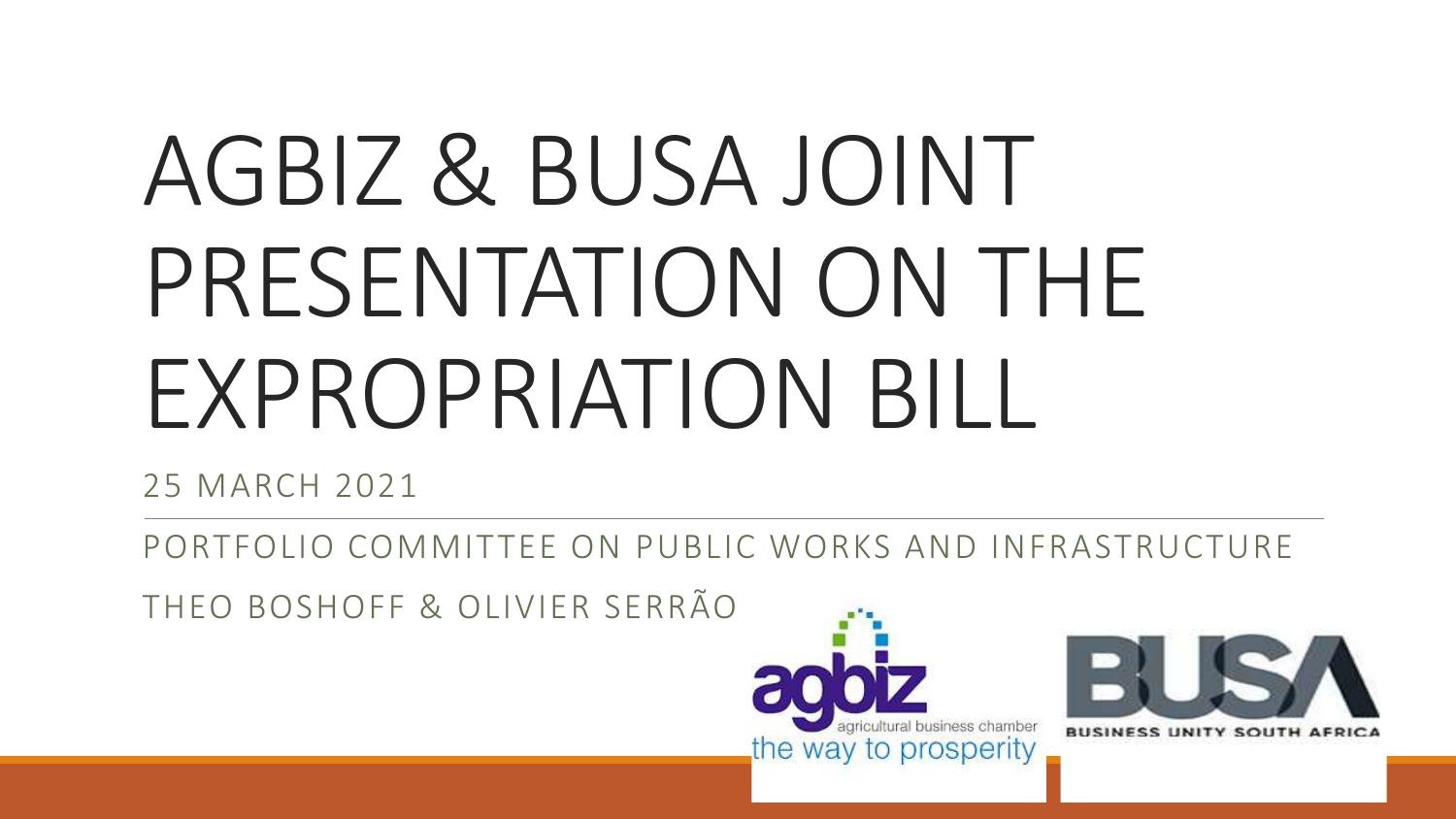## For today

- *1. Who we are;*
- *2. Introduction;*
- *3. Potential omissions;*
- *4. Definition of Expropriation;*
- *5. 'nil' compensation;*
- *6. Comments on procedural aspects in the Bill;*
- *7. Conclusion.*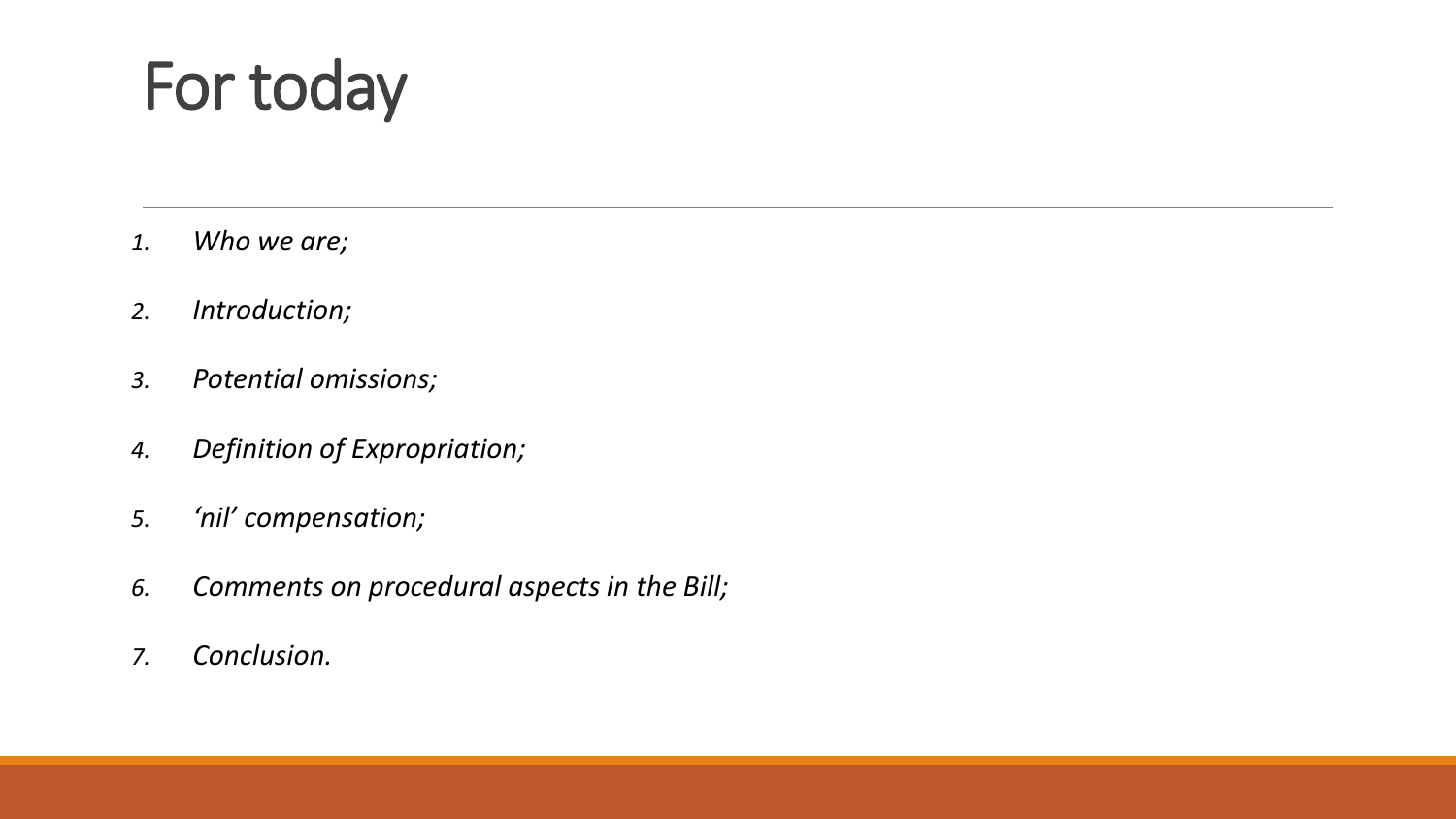## 1. Who we are

#### **BUSA**

- BUSA is a confederation of business organisations including chambers of commerce and industry, professional associations, corporate associations and unisectoral organisations.
- •It represents a cross spectrum of South African business, large and small, across the economy on macro-economic and cross-cutting policies and issues that affect business at national and international levels.
- BUSA's function is to ensure that business plays a constructive role in the country's economic growth, development and transformation and to ensure an environment in which businesses of all sizes and in all sectors can thrive, expand and be competitive.
- As the principal representative of business in South Africa, BUSA represents the views of its members in a number of national and international structures and bodies, both statutory and nonstatutory. BUSA is the official representative of Organised Business at NEDLAC.

#### **AGBIZ**

- Agbiz is an association of agribusinesses operating across the agricultural value chain including input suppliers, financiers, commodity associations offtakers, storage, logistics and Agroprocessing companies.
- Primary agriculture contributes 2-3% of GDP but together with the value chain (agribusiness), it is closer to 14%;
- Agribusinesses are involved in transformation and capacity development through BBBEE, EE, CSI, farmer establishment, graduates in business, etc;
- Agbiz members directly finance agriculture and has an interest in the valuation of agriculutral assets. (R180 billion exposure!)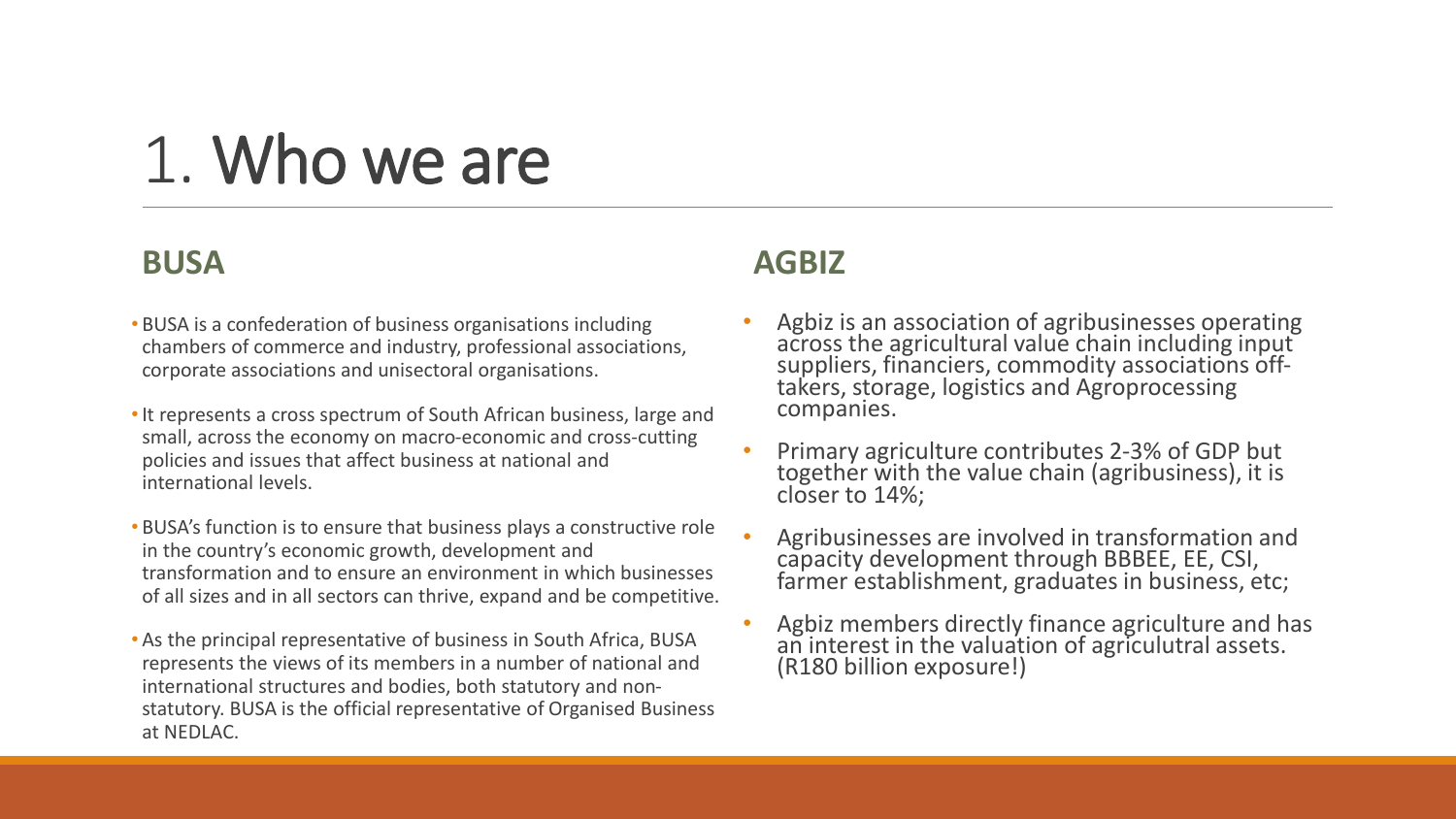#### 2. Introduction

- Long history with the Bill;
- Recognise the need for the Bill;
- Do not believe 'nil' compensation is required and have comments on certain sections; but
- Agree with 90% of the Bill holds up well against several international examples;
- Final comments aimed at improving the Bill;
- Must applaud the Department for the process to date.

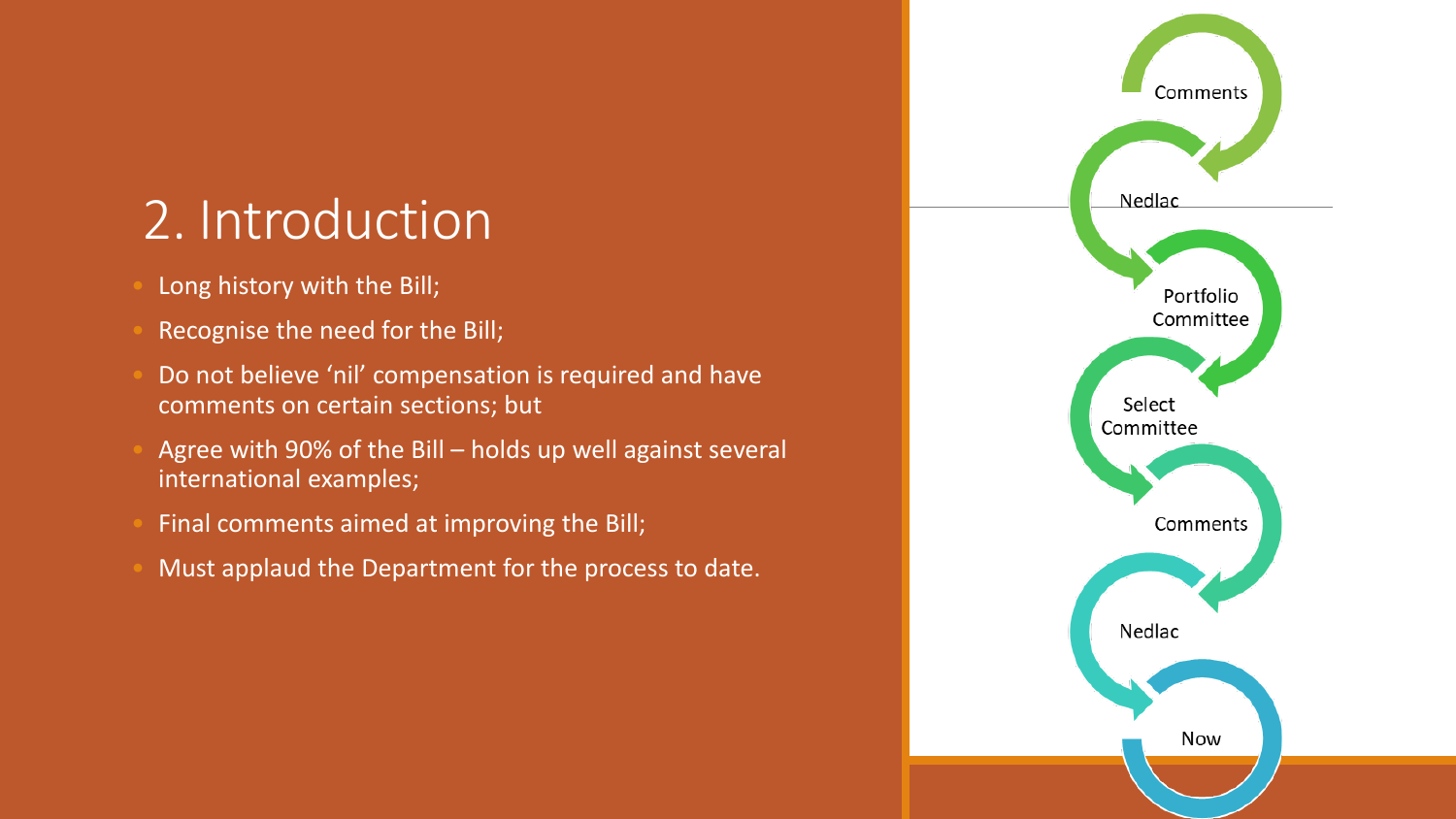## 3. Potential Omission from the Bill

- Expropriation must be in the public interest / purpose;
- The purpose also affects the compensation paid.
- What happens when the purpose falls away?
	- Could the expropriation be challenged?
- What if it is used for a different public purpose?
	- Will the compensation paid still be correct?
- S 23 (2) cannot withdraw an expropriation after 3 months, if land is registered or where compensation has been paid.

*Possibility discussed at Nedlac but fell outside of ToR, recommended it be dealt with at PC level.*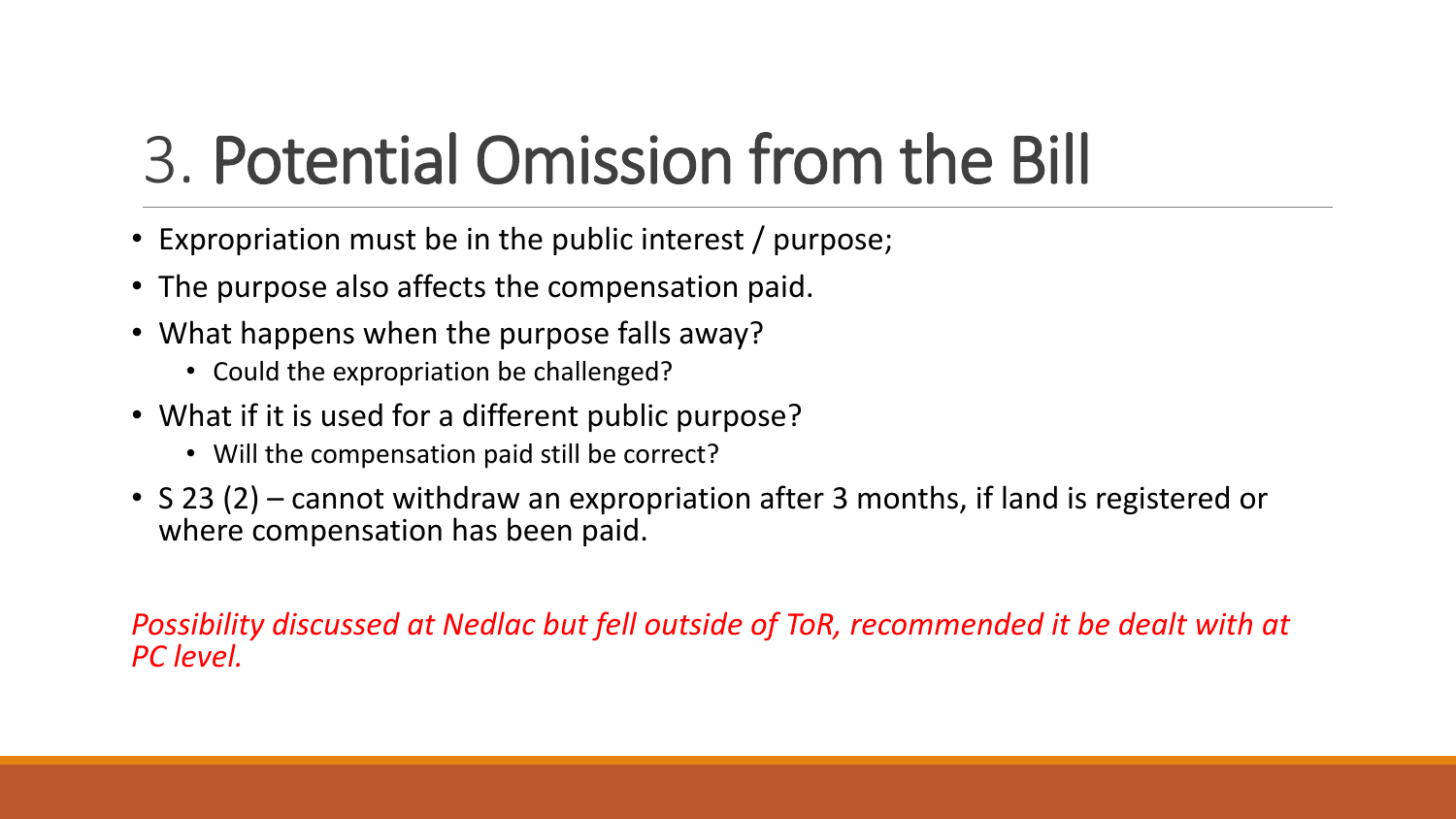## 3. Potential Omission from the Bill

Recommendation:

- Not feasible to 'reverse' an expropriation;
	- Collect compensation from all owners & rights holders?
	- Re-instate registered rights (costs) & unregistered rights?
- Alternative proposal:
- Right of first refusal in favour of owner; but;
	- Must pay price equal to the full amount of compensation paid;
	- May be more than the compensation he/she received but will buy the property unencumbered;
	- Should be timebound allow for 30 days and where no response is received:
	- Authority to dispose of property according to internal asset management policies.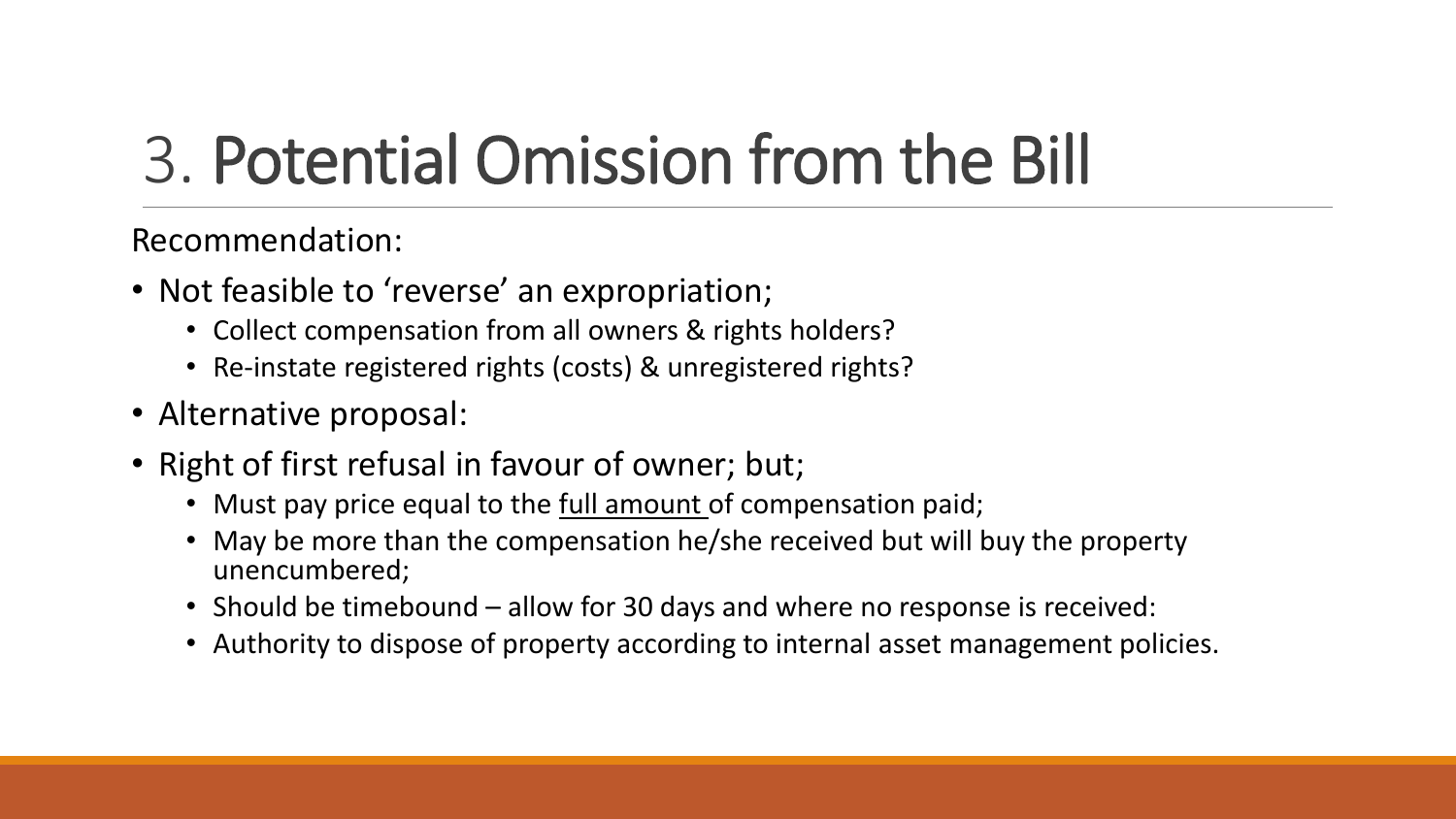- No definition provided for in the Constitution; but
- Expropriation an extreme form of deprivation

#### **Deprivation vs Expropriation**

- Anything which affects the use & enjoyment of your property
- Part of the state's prerogative to regulate how you use your property
- Cannot be arbitrary & requires law
- No compensation payable
- Extreme form of deprivation
- Compensation to be paid  $\bullet$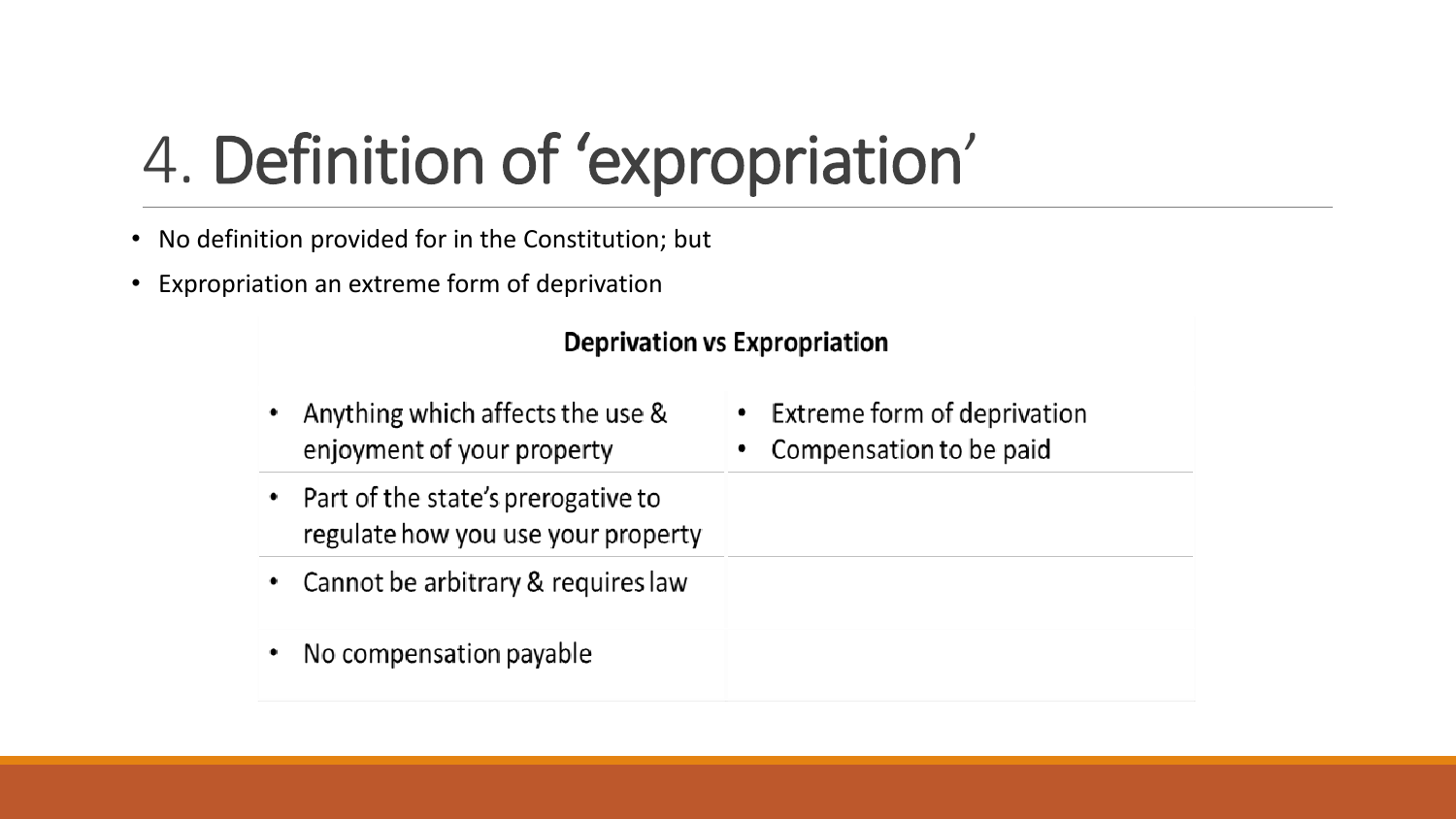- Bill's definition limits expropriation to an 'acquisition' of the property by the state;
- *Agri SA case –* no expropriation without acquisition;
- *Arun case*  compensation payable as state action akin to expropriation (constructive expropriation);
- What about restrictions which make the value worthless but the state does not acquire the property?
- What about communal occupiers on state land? Their rights may be extinguished but no compensation as the state already owns the land. (no acquisition)

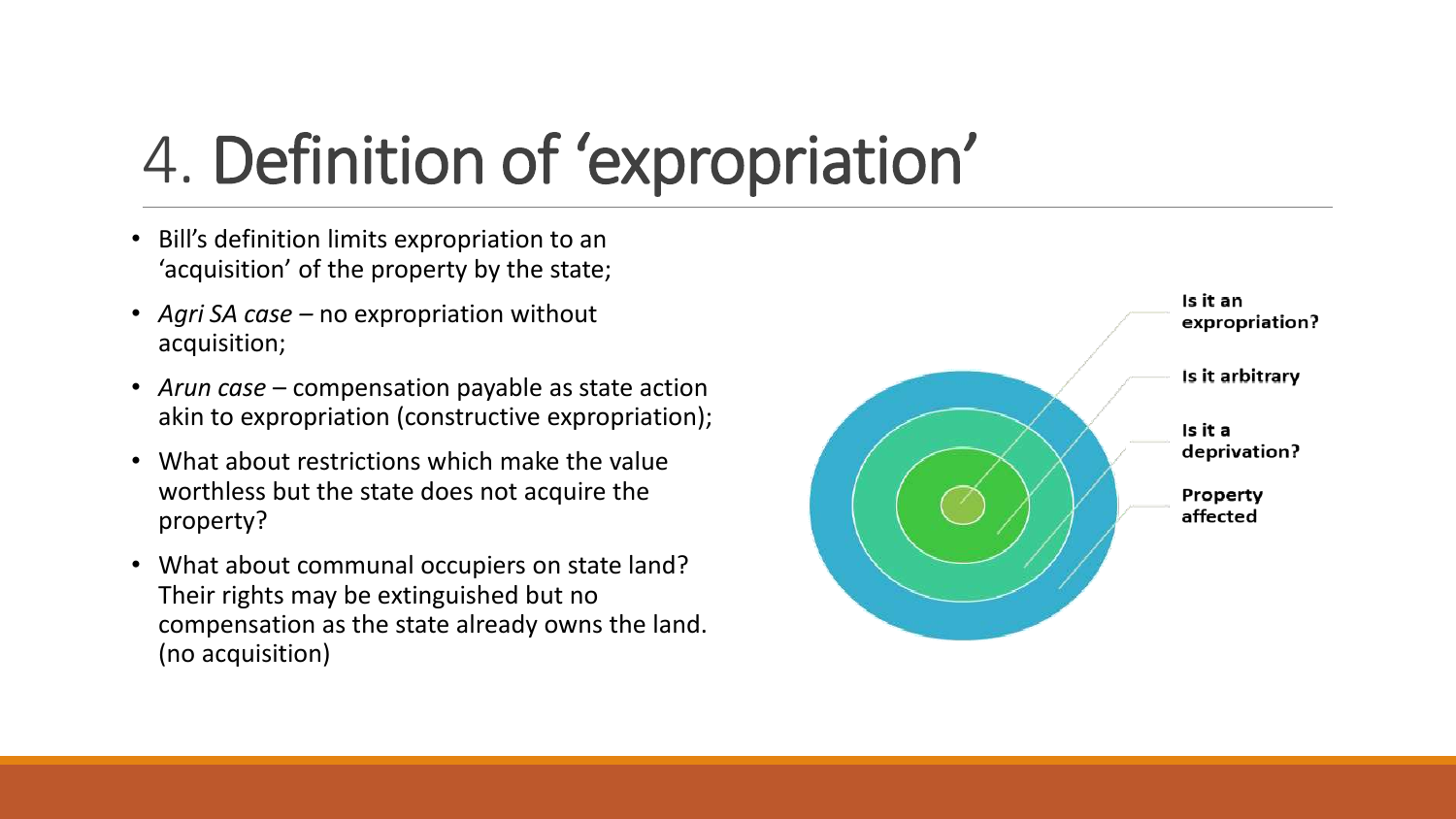Think of deprivation & expropriation as a continuum:

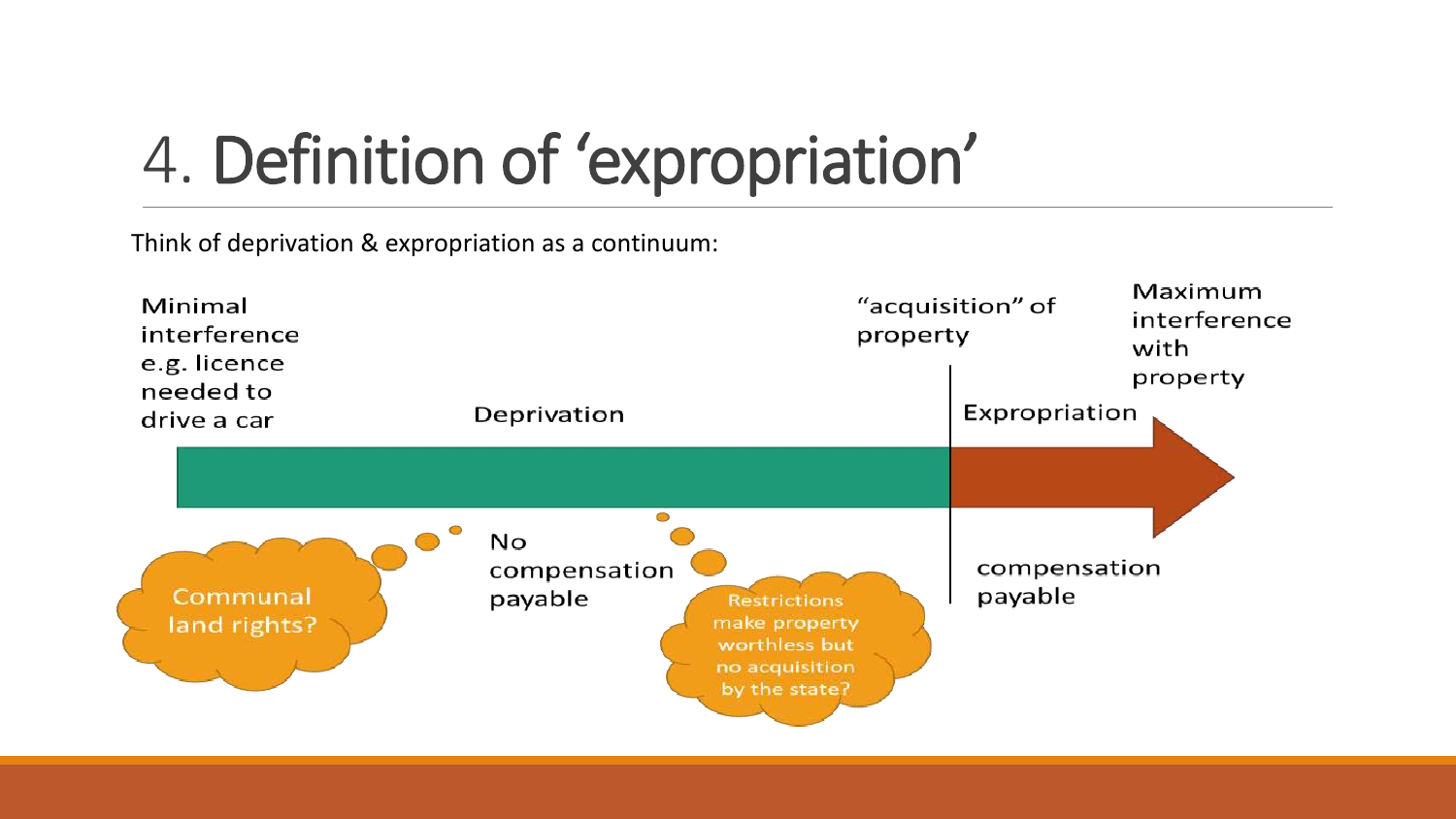Proposal:

*"expropriation" means the compulsory acquisition of property, or a right in property, by an expropriating authority or an organ of state upon request to an expropriating authority including a deprivation of ownership or a right in property that is materially equivalent a compulsory acquisition, and "expropriate" has a corresponding meaning;*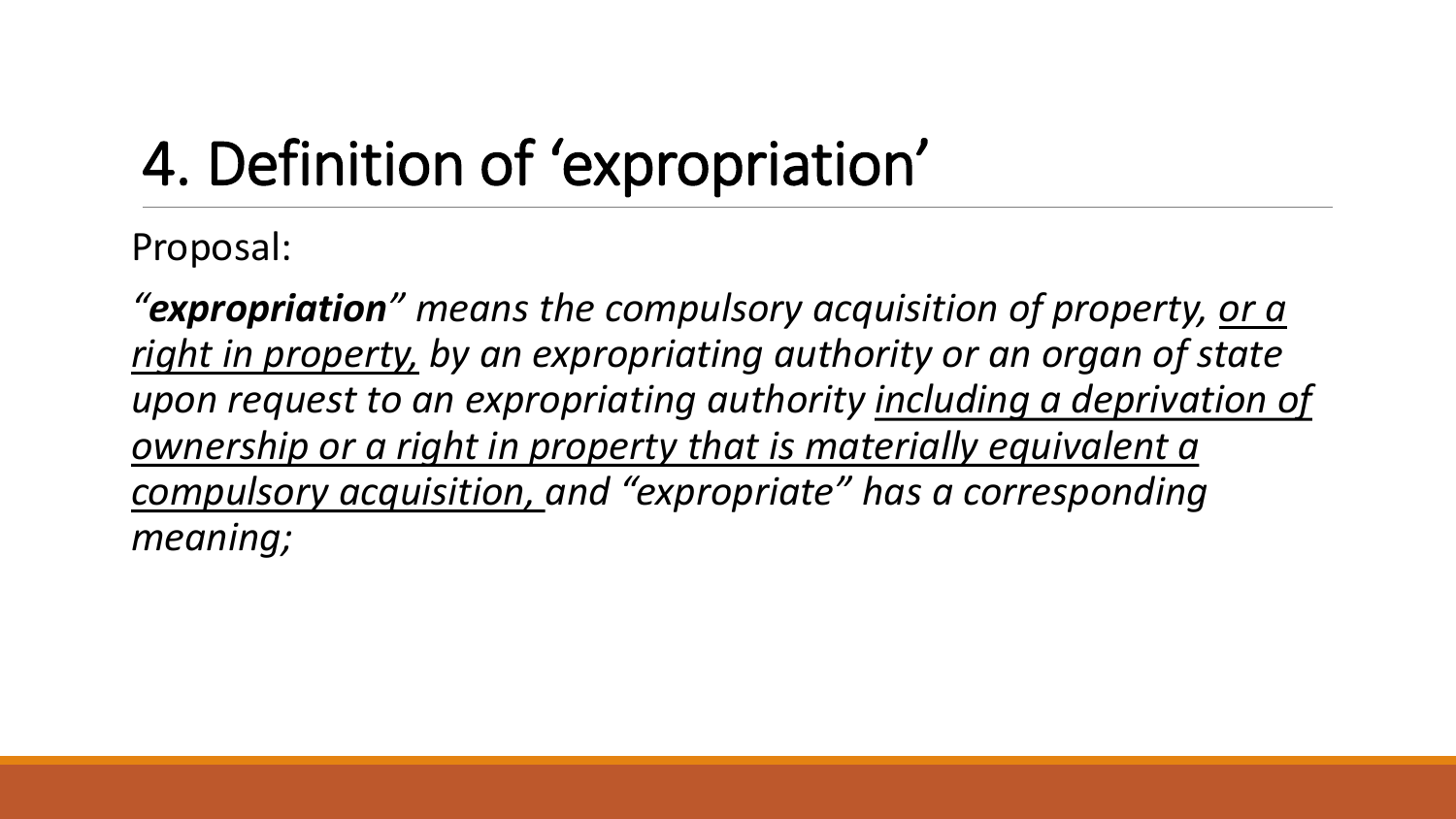### Clause 2 – Application of the Act

- S 2 (2) consent of administrative authority required to expropriate land from a state entity;
- Read with s12 (3) (b) land not required for organ of state's own purposes;
	- Double standards no consent required from private owners;
	- Should resolve disputes ito Intergovernmental Relations Framework Act opposed to legislating a hierarchy;
	- Automatically places the purpose of the expropriation in an inferior position;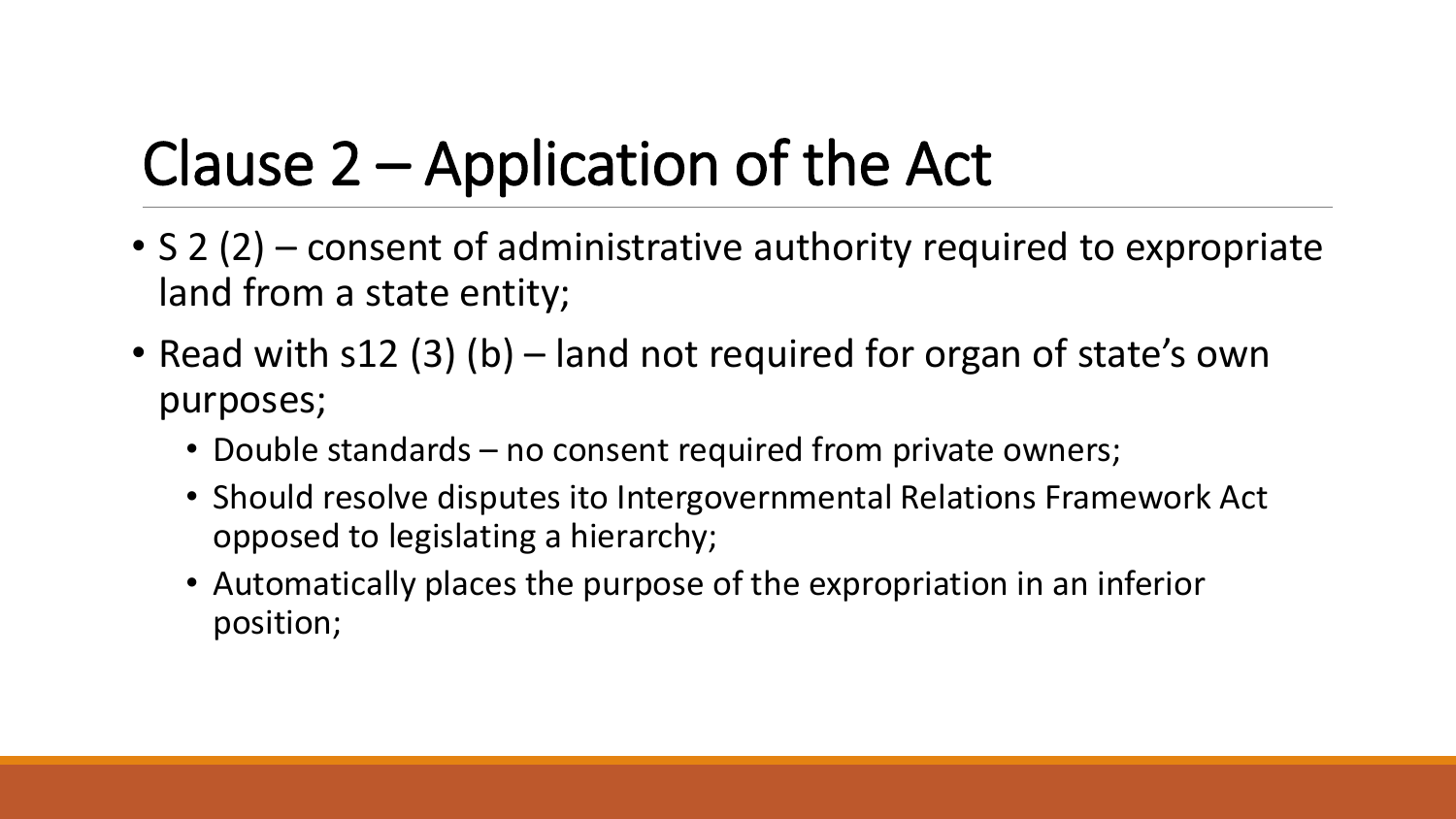### Clause 3 (2) – Expropriation on behalf of organ of state

- Minister *must* expropriate property if convinced that the property is required by the organ of state for a public purpose;
- This limits the scope of the Minister's discretion cannot refuse on any other grounds. What if the Department cannot afford it in a particular year?
- Proposal: Change *must* to *may.*
- Protects the state from incurring obligations that it cannot afford.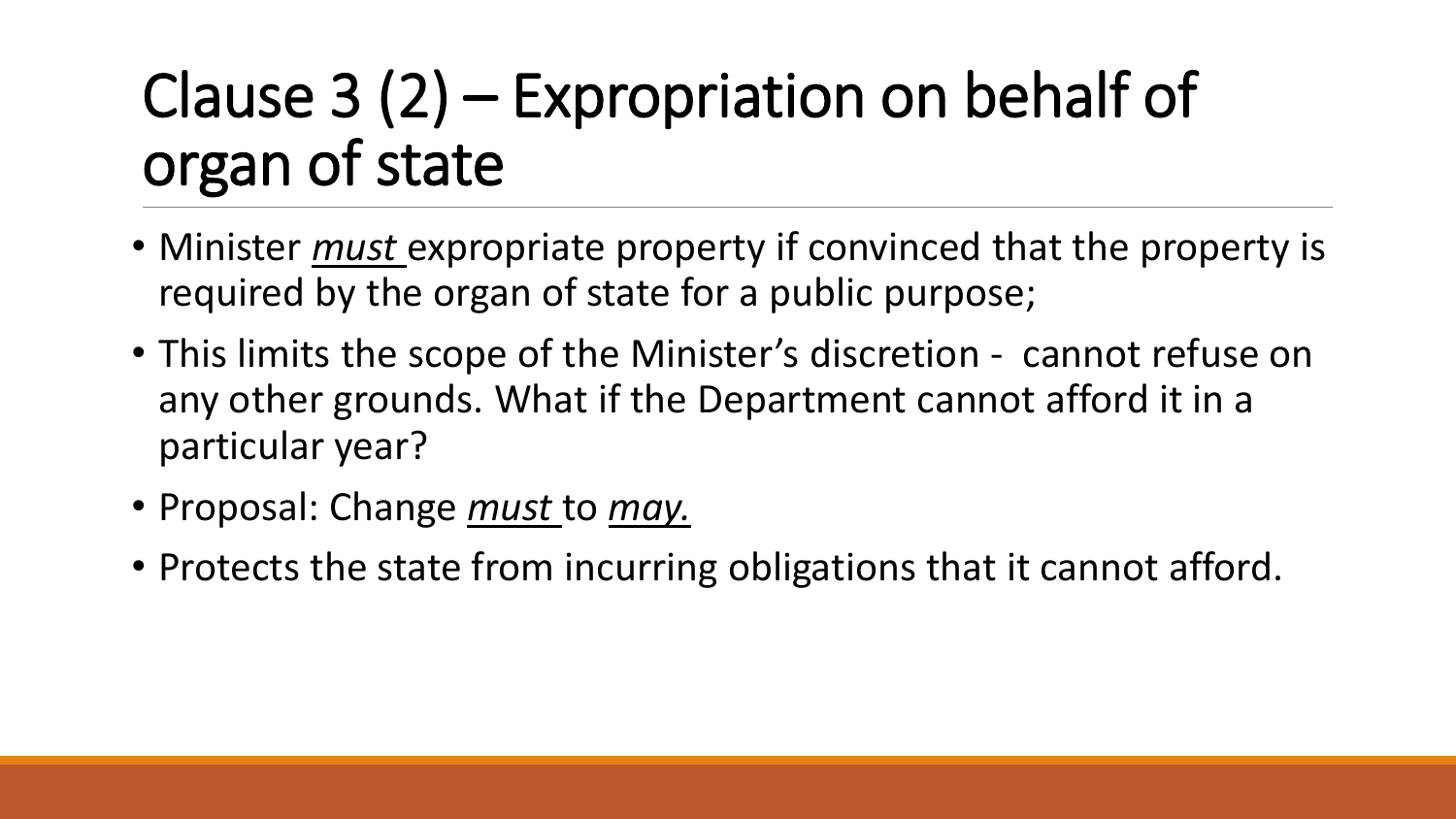## Clause 7 – notice of intention to expropriate

- After receiving notice of intention to expropriate, onus on the owner to submit a claim for compensation including full particulars  $(s7(4)(a))$ ;
- Unfair as the owner/holder may claim the value of the property, but should not be asked to estimate the compensation payable to him / her!
- What about purpose of expropriation / nil compensation?
- Section 25 of the Constitution deals with compensation, not just value;
- Distinction NB!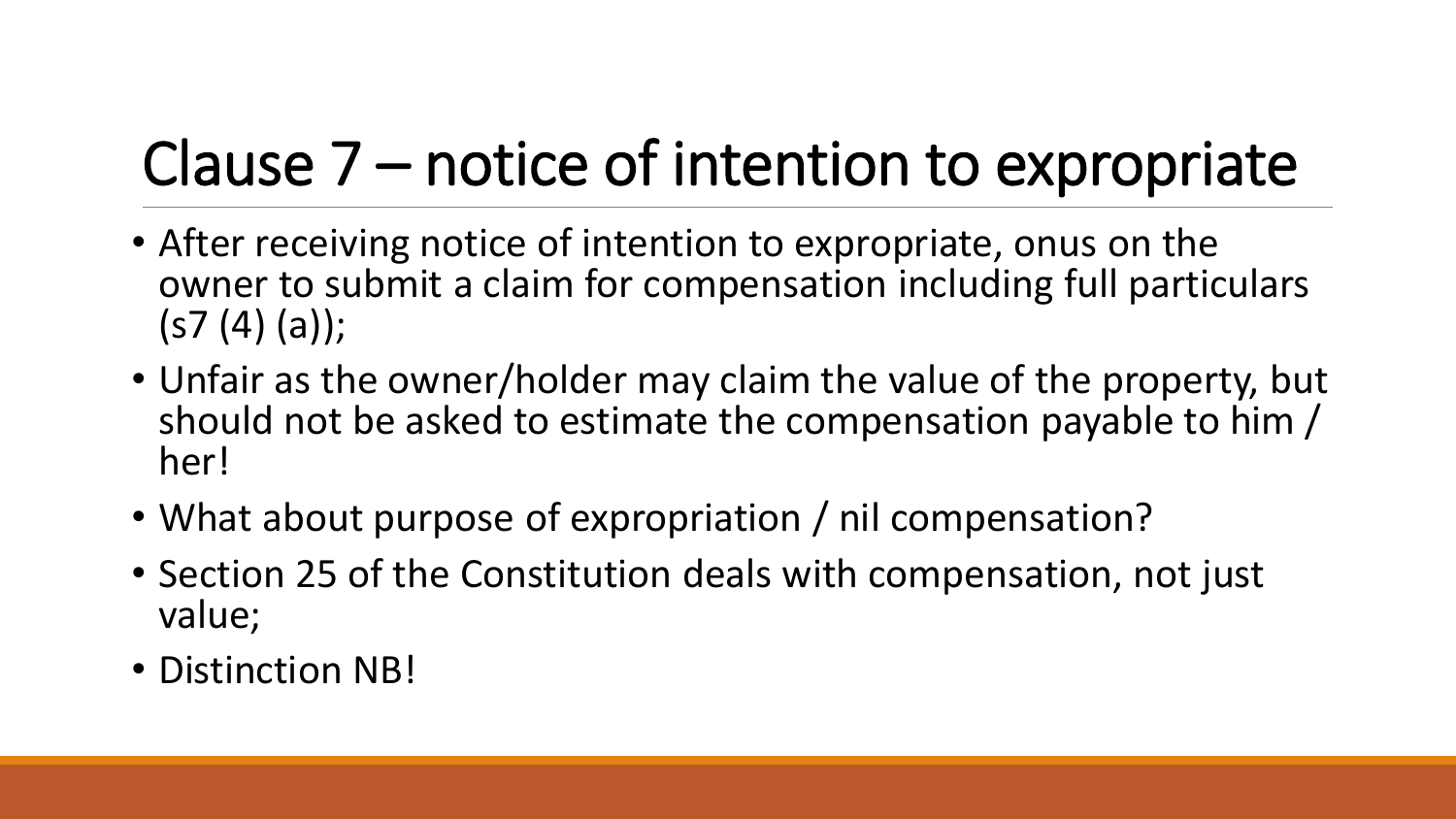**Value vs Compensation** 

| <b>Relates to the Property</b>                                                                                      | <b>Relates to the owner</b>                                                                                                  |
|---------------------------------------------------------------------------------------------------------------------|------------------------------------------------------------------------------------------------------------------------------|
| <b>Determined by valuations;</b><br>Comparative sales;<br>Income capitalisation;<br>$\bullet$<br>Replacement value; | Determined by agreement or by a<br>court<br>Balance between public & individual;<br>All relevant circumstances;<br>$\bullet$ |
| Quantitative                                                                                                        | <b>Qualitative</b>                                                                                                           |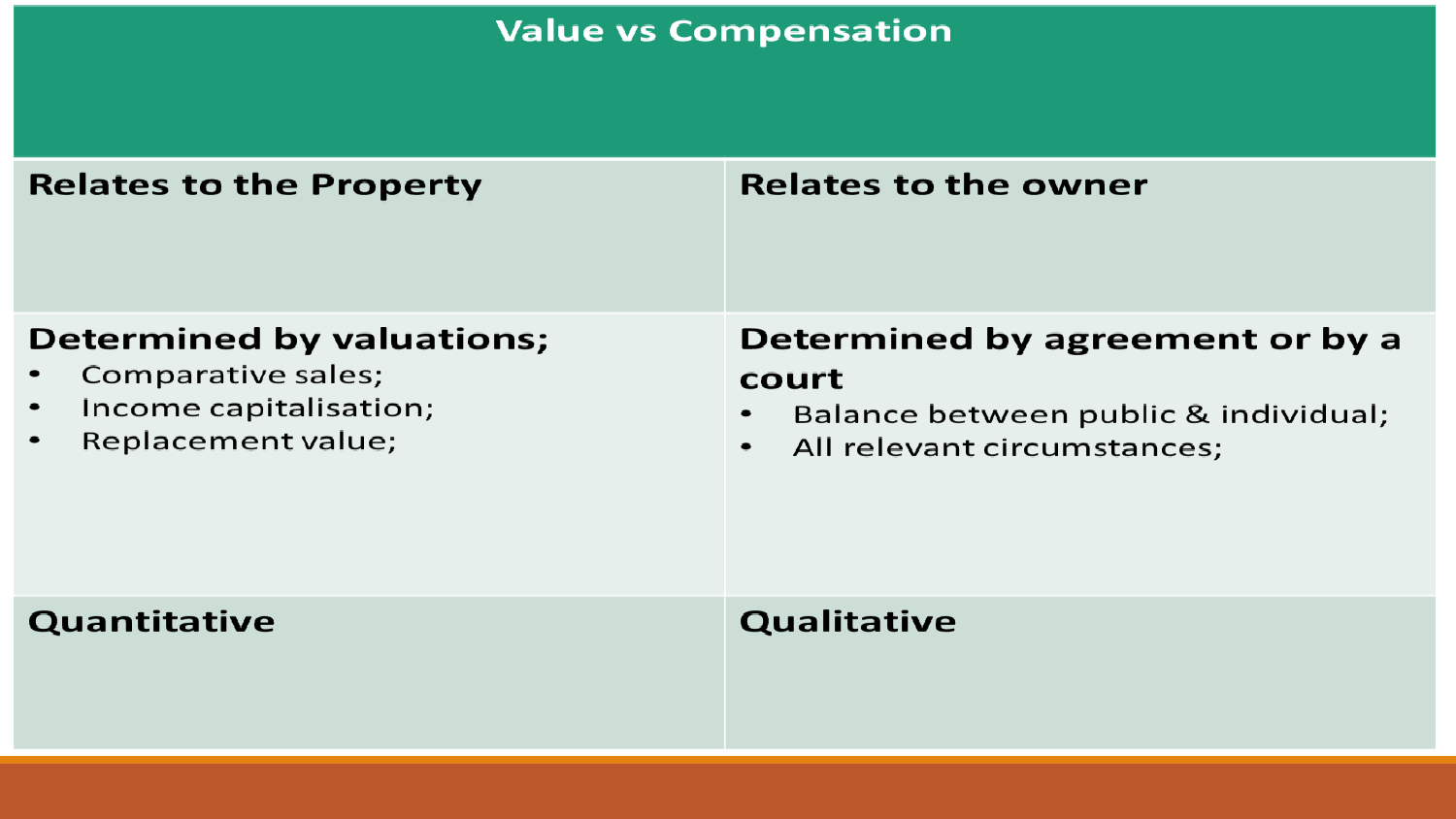### 3. Value v Compensation

#### **Proposal**

• Require owner / holder to submit details on *value* of the property;

•Require authority to make the offer of *compensation*, taking the *value* into consideration.

#### **Example: Land Acquisition and Compensation Act of Victoria, Australia:**

31 (3) The offer must set out the amount that the Authority, on the information available to it, has *assessed as a fair and reasonable estimate of the amount of compensation payable to the claimant* under this Act on the assumption that the claimant held the interest in respect of which the offer is *made.*

#### *[…]*

(5) In making the offer the Authority must have regard to a valuation of the land carried out by the *Valuer-General or a person who holds the qualifications or experience specified under section 13DA(2) of the Valuation of Land Act 1960.*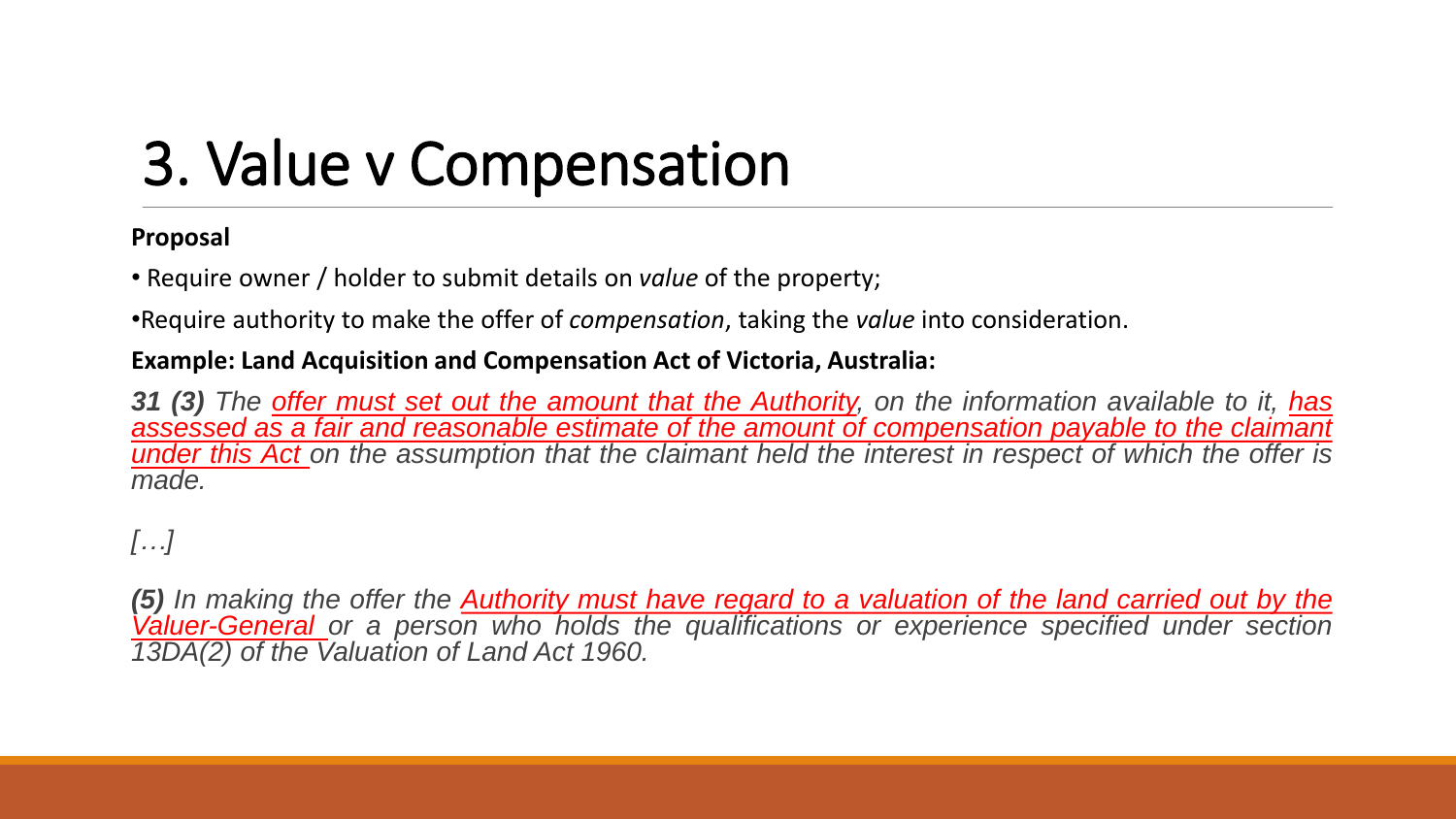#### Expropriation at 'nil' compensation

Opposed to the inclusion of 'nil' compensation

- Unsure why certain properties are singled out;
- Land reform can be achieved without resorting to 'nil' compensation;
	- Disagree with premise land reform too expensive with compensation;
	- Budget siphoned off for different projects over the years;
	- Improve valuations for purchase; and
	- Use just & equitable compensation to acquire land;
	- Business developing a 'blended finance' scheme to mix grant funding with loan funding from the private sector to co-finance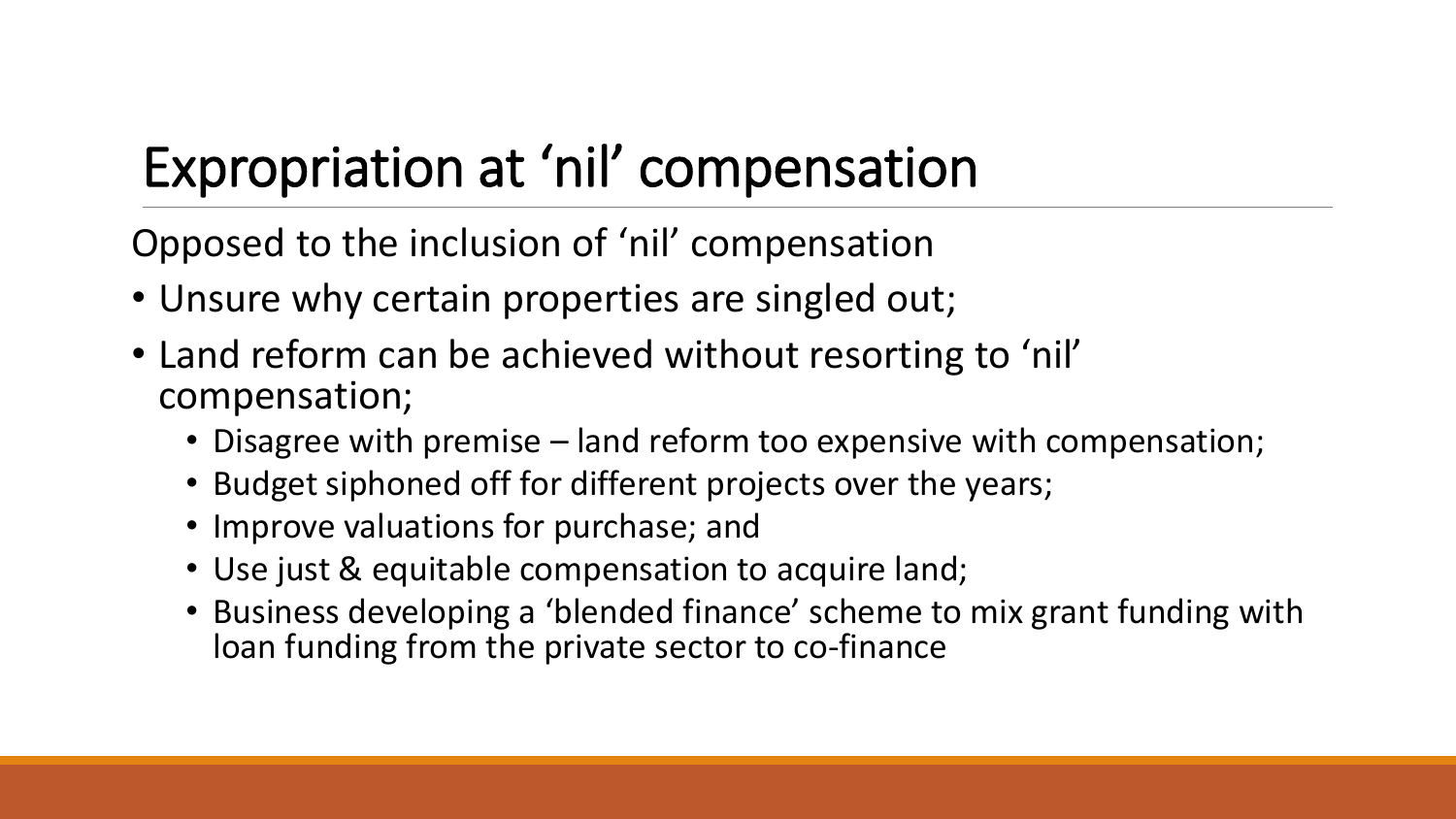#### Expropriation at 'nil' compensation

- s12 (3) does not prescribe a list of properties where nil compensation will be applied but rather lists circumstances that a court must consider;
- However, concerned that it may lead to offers of nil compensation and place the onus on owners to litigate;
- Unintended consequences:
	- Affect the collateral value of listed land;
	- Listed properties 'branded' as no-go areas for fixed investment;
	- Can affect access to credit & cost of credit.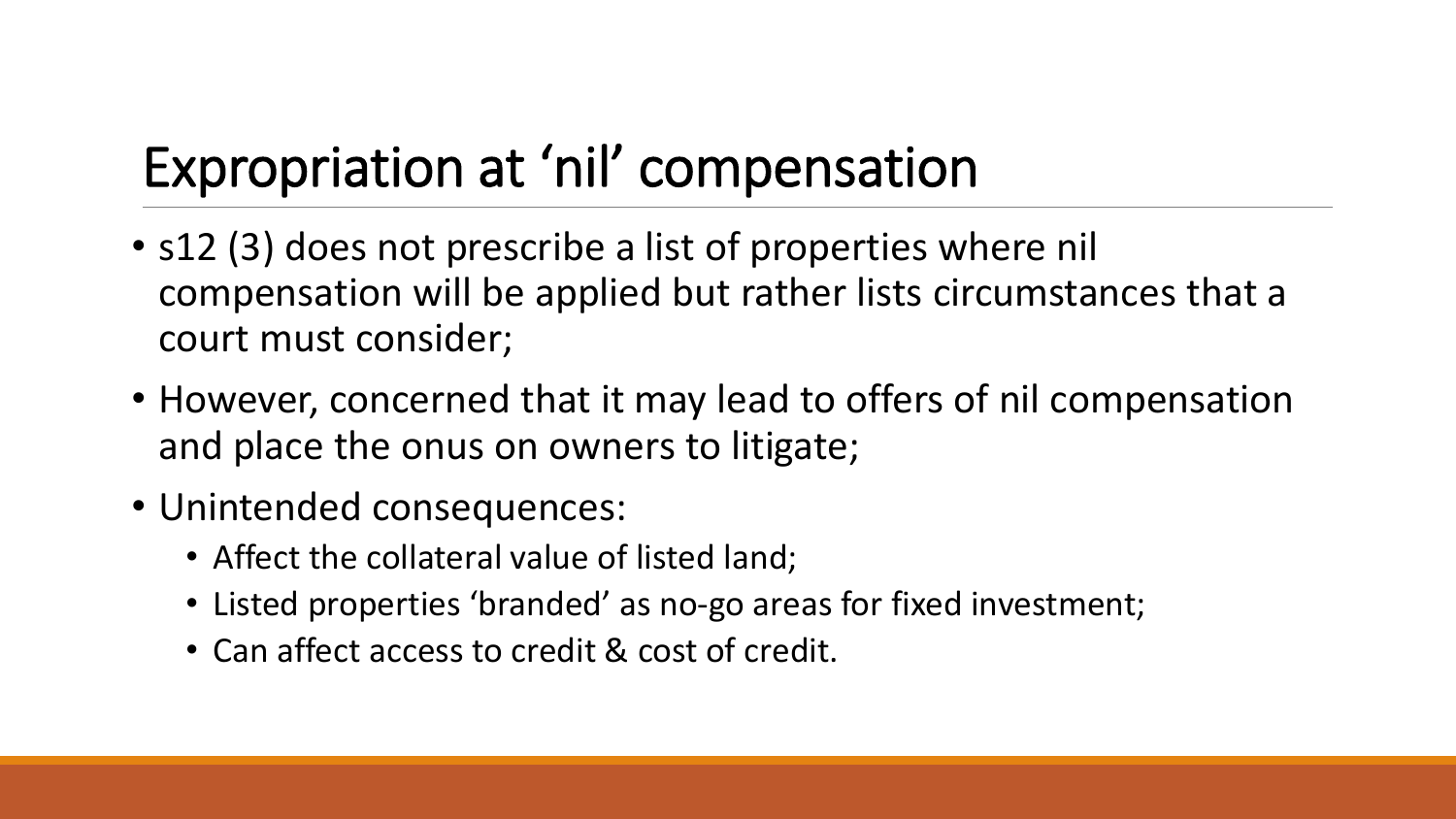#### Specific comments on listed circumstances

*12 (3) (a) – land not being used and he main purpose is to benefit from its appreciation in market value*

- Rationale unclear:
	- Shares on the JSE are held with the intention of increasing value why is land treated differently?
	- Hording of natural resources or scarcity of land?
- May have justifications why property is not developed;
	- Waiting for permits or permissions from municipality;
	- Lack of finance; etc.

*12 (3) (b) – land not required by an organ of state for its main purposes*

• Covered above – double standards for state & private citizens.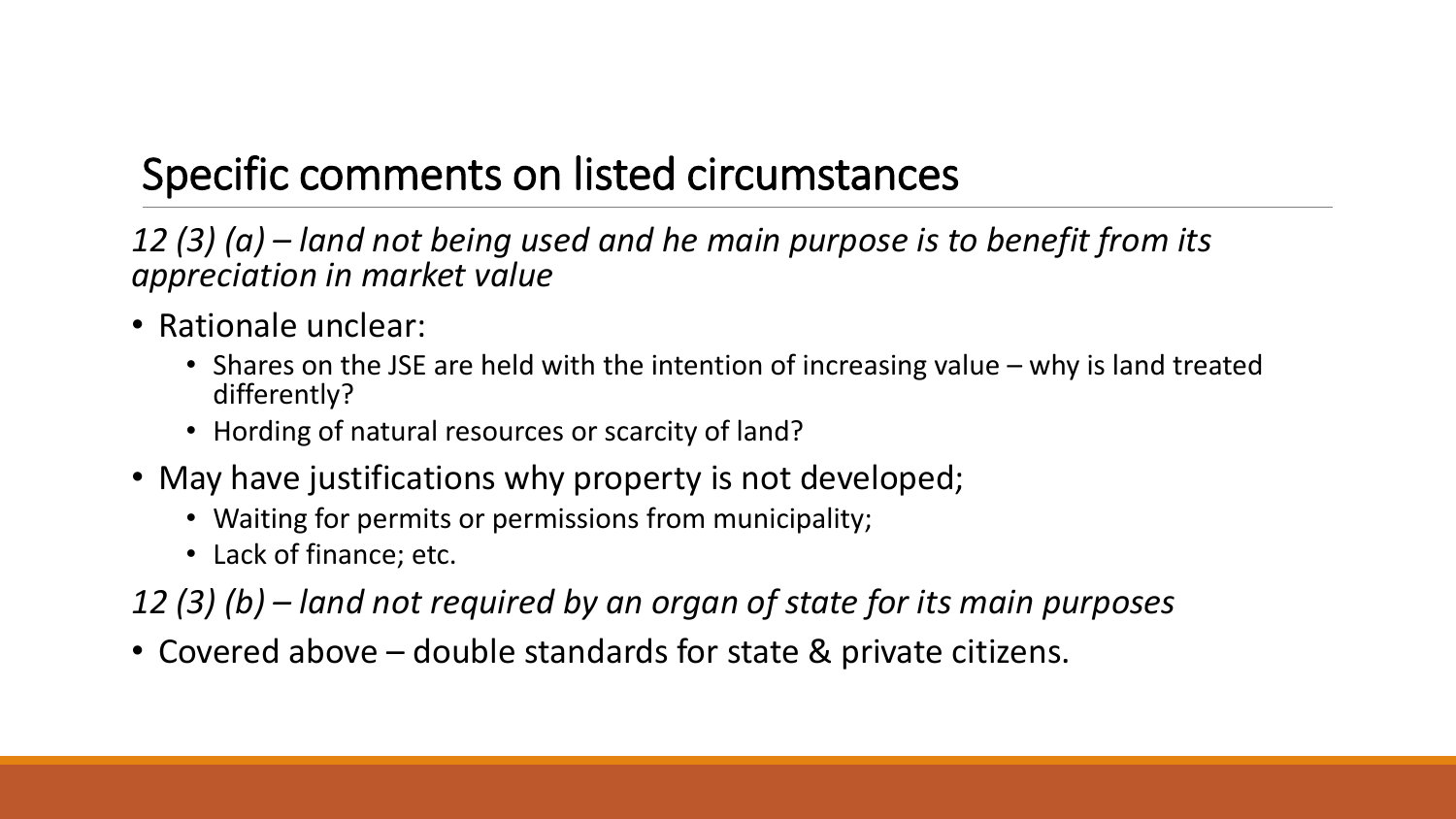#### Specific comments on listed circumstances

*12 (3) (c) – owner abandoned land by failing to exercise control*

- Both control & intention must be relinquished in law for ownership to be lost;
- May be legitimate reasons why you cannot exercise control e.g. *Modderklip Boerdery* case – damages awarded as municipality failed to assist with land invasions;
- Owners intention linked to nil compensation what about holders of rights in the property?
- *12 (3) (d) – subsidies exceed market value*
- Subsidies already catered for in s12 (1);
- Land reform beneficiaries?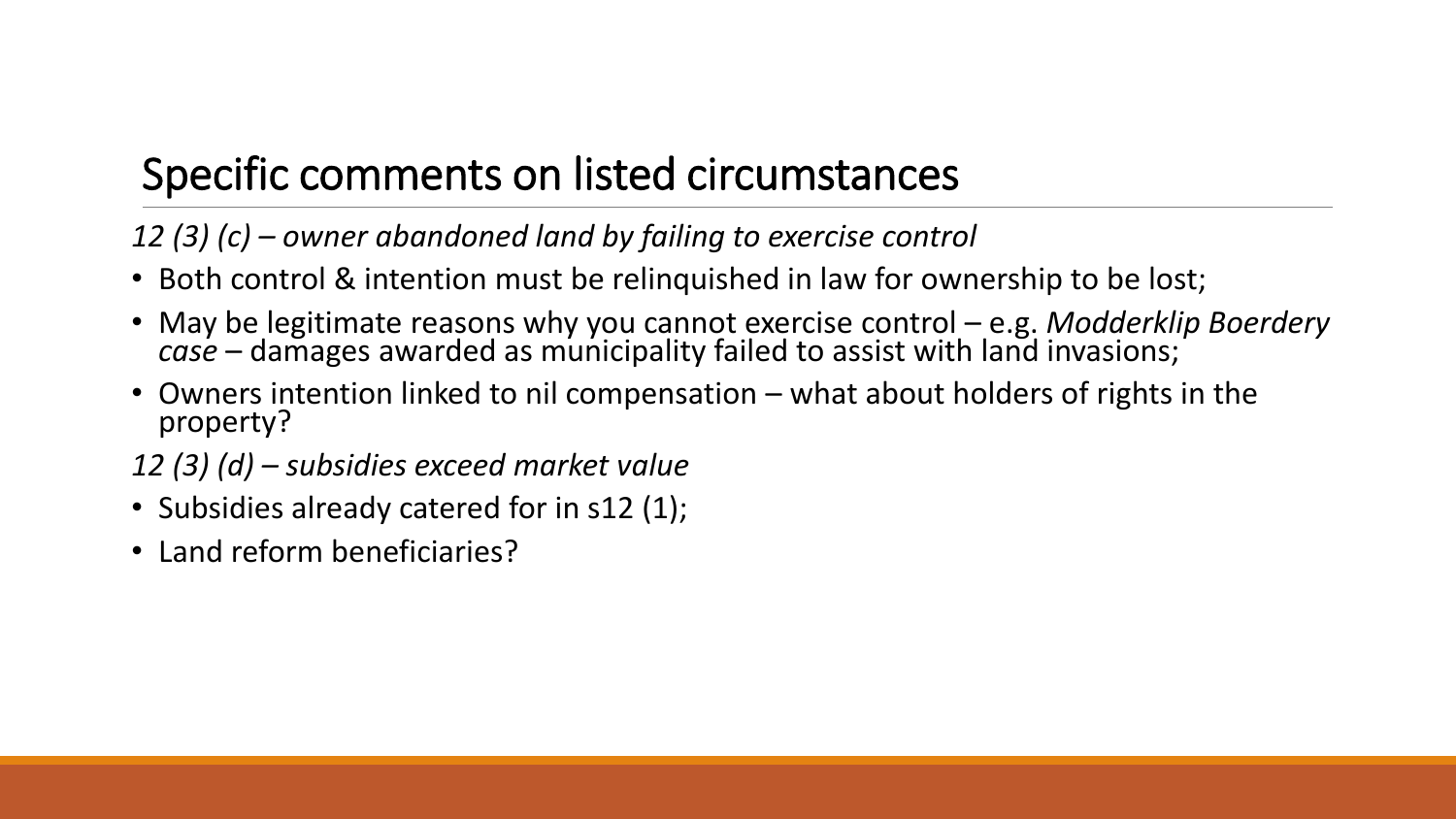#### Specific comments on listed circumstances

*12 (3) (e) – property poses a health risk*

- Must not confuse compensation with reason for expropriation bylaws exist to rectify these properties;
- Where the property is acquired for a different purpose the actual costs to repair should apply;

*12 (4) – Labour tenants*

- Latest version an improvement; but
- Slow pace of labour tenants claims down to 20 000 claims that were not processed (*AFRA case*);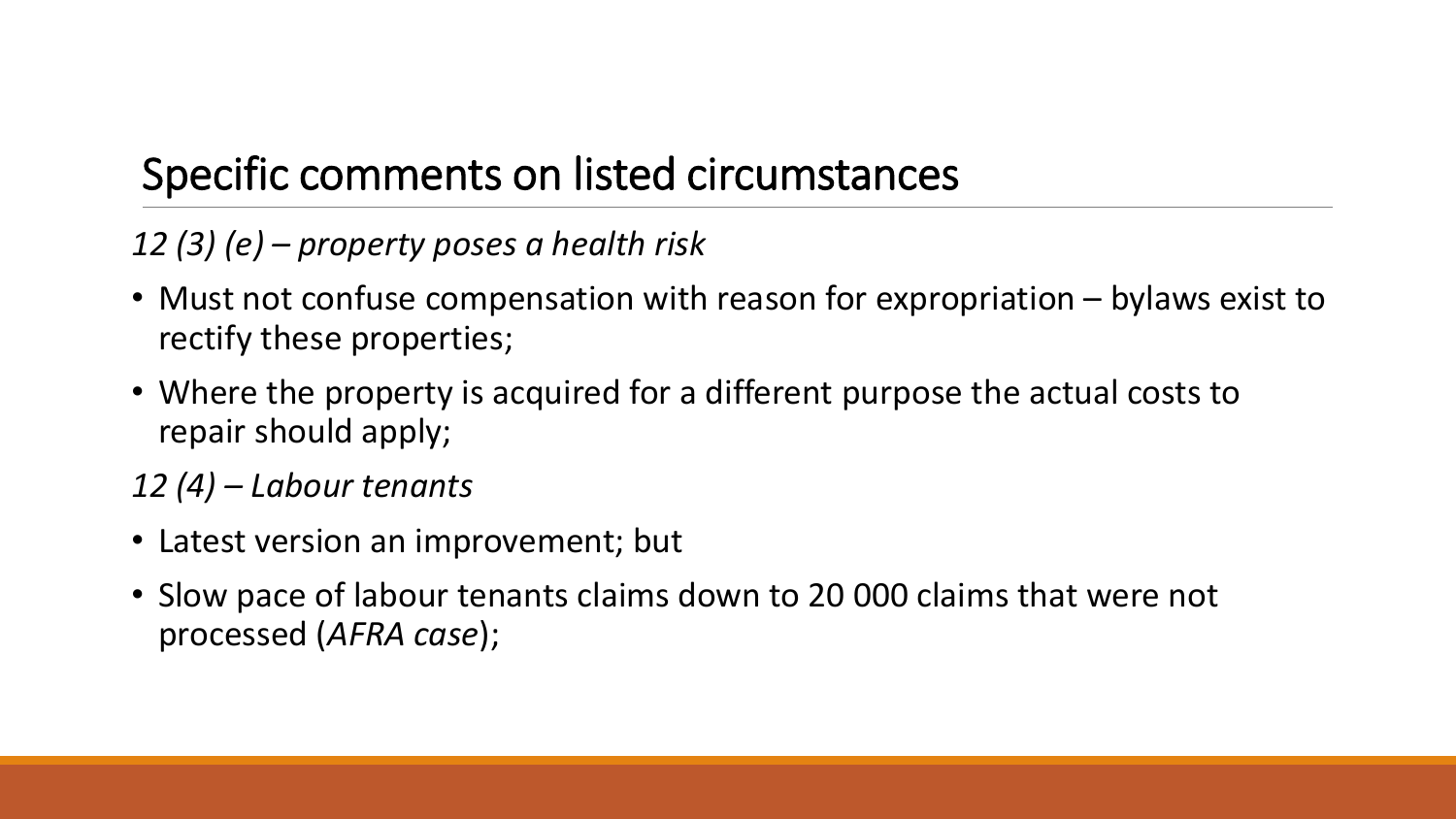### Clause 17 – payment of amount offered as compensation

- S17 (3) states that a delay in the payment of compensation will not prevent possession from passing;
- S25 requires the amount as well as the *time and manner of payment* to be just & equitable;
- *Haffejee case:* payment of compensation post acquisition may be just and equitable but depends on the circumstances of each case;
- S17 (3) currently favours the state in all instances, should be qualified by "…where it is just and equitable to do so"
- S17 (3) also refers to a delay in payment "…by virtue of subsection (2) *or any other dispute";*
- Delay in payment due to ss 18, 19 or 20 understandable but there should not be a catch-all phrase permitting a delay in payment of the amount offered.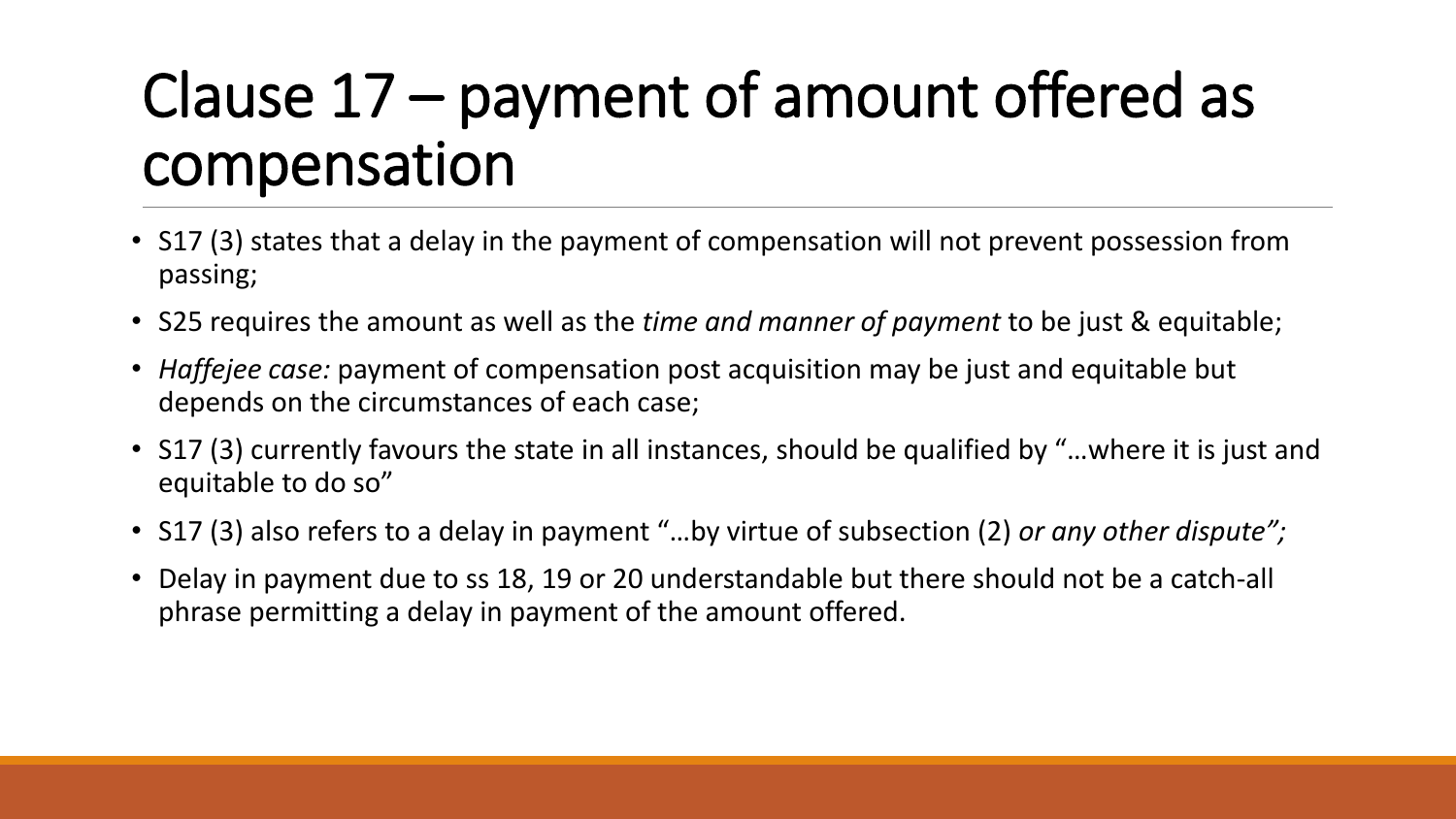#### Clause 29 – Regulations, legal document & steps valid under certain circumstances

- Expropriation Bill in essence about procedure;
- Not opposed to condonation where there is no prejudice or where it is immaterial but who makes this decision?

Proposal:

- Non-compliance with procedure should not invalidate a step in the process where;
	- There is agreement between affected parties; or
	- When condoned by a court on application.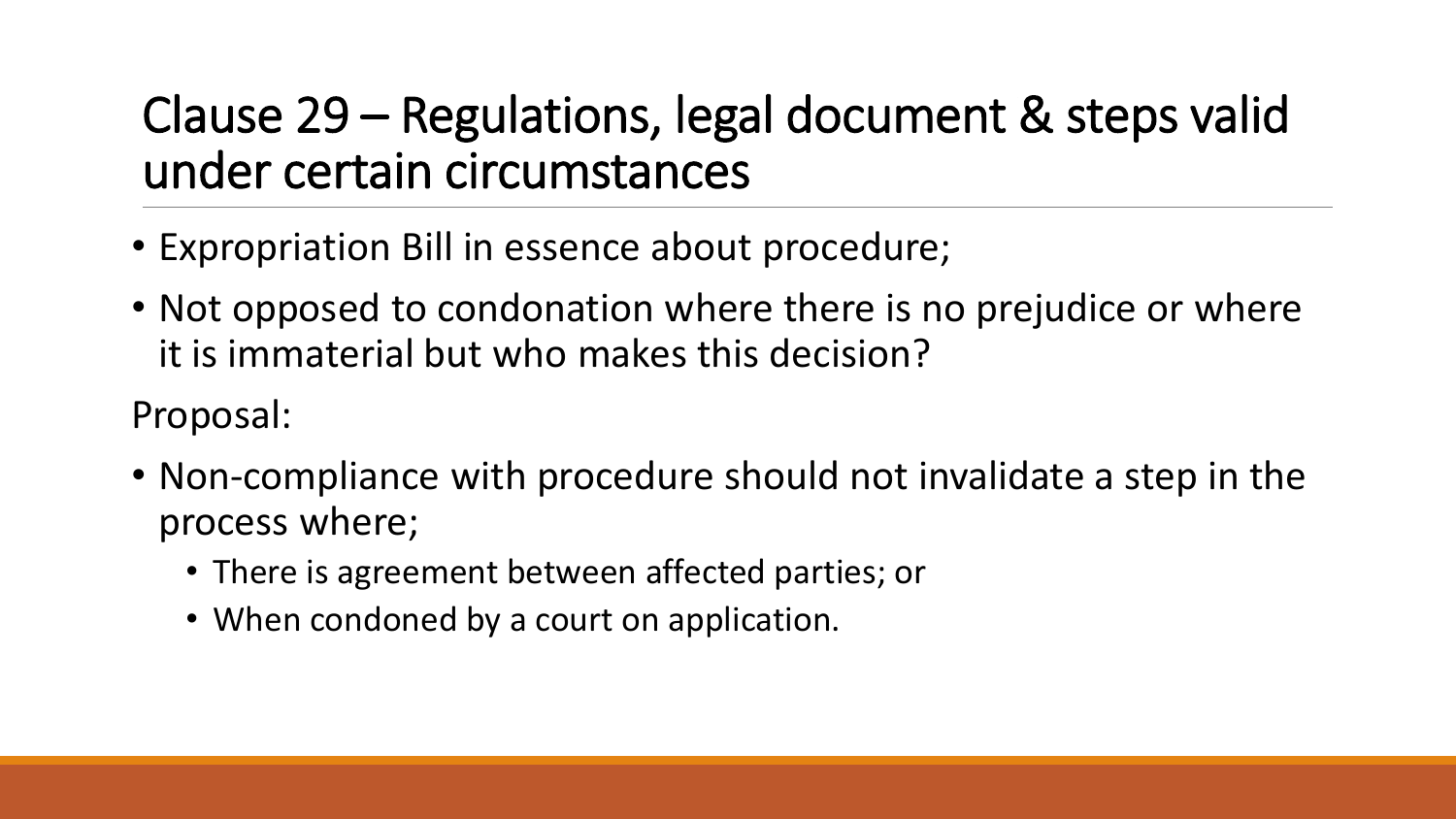### Conclusion

- Current expropriation legislation does not adequately provide for procedural guarantees;
- New Bill is therefore critical & needed;
- Broadly supportive of the Bill but concerned about the impact which 'nil' compensation provision may have on investor confidence & finance;
- Trust that our comments will assist the committee in its deliberations.